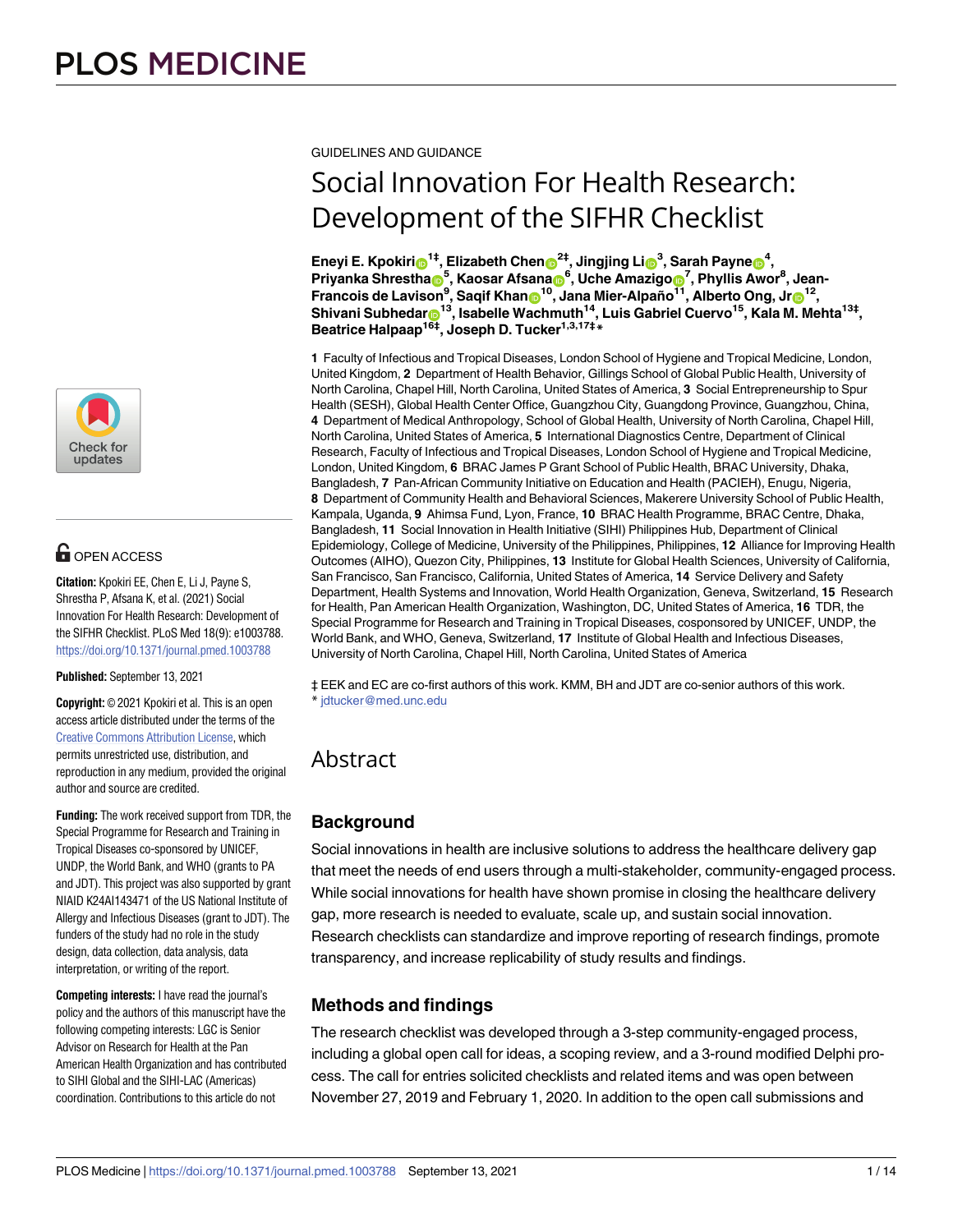<span id="page-1-0"></span>necessarily reflect the policies or positions of his employer.

**Abbreviations:** COVID-19, Coronavirus Disease 2019; LMIC, low- and middle-income country; PRISMA, Preferred Reporting Items for Systematic Reviews and Meta-Analyses; SIFHR, Social Innovation For Health Research; SIHI, Social Innovation in Health Initiative; TIDieR, Template for Intervention Description and Replication; USSD, Unstructured Supplementary Service Data.

scoping review findings, a 17-item Social Innovation For Health Research (SIFHR) Checklist was developed based on the Template for Intervention Description and Replication (TIDieR) Checklist. The checklist was then refined during 3 rounds of Delphi surveys conducted between May and June 2020. The resulting checklist will facilitate more complete and transparent reporting, increase end-user engagement, and help assess social innovation projects. A limitation of the open call was requiring internet access, which likely discouraged participation of some subgroups.

#### **Conclusions**

The SIFHR Checklist will strengthen the reporting of social innovation for health research studies. More research is needed on social innovation for health.

# **Introduction**

Social innovations in health are inclusive solutions to address the healthcare delivery gap that meet the needs of end users through a multi-stakeholder, community-engaged process [[1\]](#page-11-0). Many social innovations have been developed in response to specific community needs. A subset of social innovations have transformed health service delivery in low- and middle-income countries (LMICs). For example, social innovations have expanded private sector pharmacy services to manage childhood illnesses in Uganda [[1](#page-11-0)], improved housing, and addressed environmental risks, leading to reduced infestation rates for Chagas disease in Guatemala [\[2](#page-11-0)] and increased gonorrhea and chlamydia testing among sexual minorities in China [\[3\]](#page-11-0). While these social innovations have shown promise, research is needed to test, implement, adapt, and scale up innovations and their impact  $[1]$  $[1]$ . Social innovation in health may strengthen health systems and help to achieve the Sustainable Development Goals of the United Nations Agenda 2030 [\[1](#page-11-0)[,4](#page-12-0)].

Research checklists provide one practical way to formalize and standardize the reporting of research findings. Research reporting standards have greatly developed in the past 2 decades, leading to dedicated clearinghouses and collaborations such as the EQUATOR Network, REWARD Campaign, and explicit advocacy and endorsement of such standards in intergovernmental policies and high-level documents aimed at increasing the value of research and reducing research waste [[5–8\]](#page-12-0). Research checklists can spur multidisciplinary research [[9,10](#page-12-0)], increase transparency  $[9,11,12]$  $[9,11,12]$ , improve reporting completeness $[9,11-13]$  $[9,11-13]$  $[9,11-13]$  $[9,11-13]$ , and facilitate easier comparison and replicability of study results and findings [\[9,13,14\]](#page-12-0). While some checklists are focused on reporting methods [[14](#page-12-0)] and others focus more on the details in reporting results [\[13\]](#page-12-0), there are some checklists that report on both methods and results [[11](#page-12-0)]. Overall, these checklists help researchers plan, execute, and report their processes and outcomes. However, to our knowledge, there has been only one research checklist that focuses on similar issues in global health [\[9](#page-12-0)]. In addition, meetings led by the Social Innovation in Health Initiative (SIHI), a network of international partners convened by TDR (the Special Programme for Research and Training in Tropical Diseases, cosponsored by UNICEF, UNDP, the World Bank, and WHO), highlight the need for research tools to advance social innovation in healthcare delivery in LMICs [[15–18\]](#page-12-0). The purpose of this manuscript is to describe the development of a research checklist to assess and report social innovation projects as well as highlight the importance of research in social innovation projects.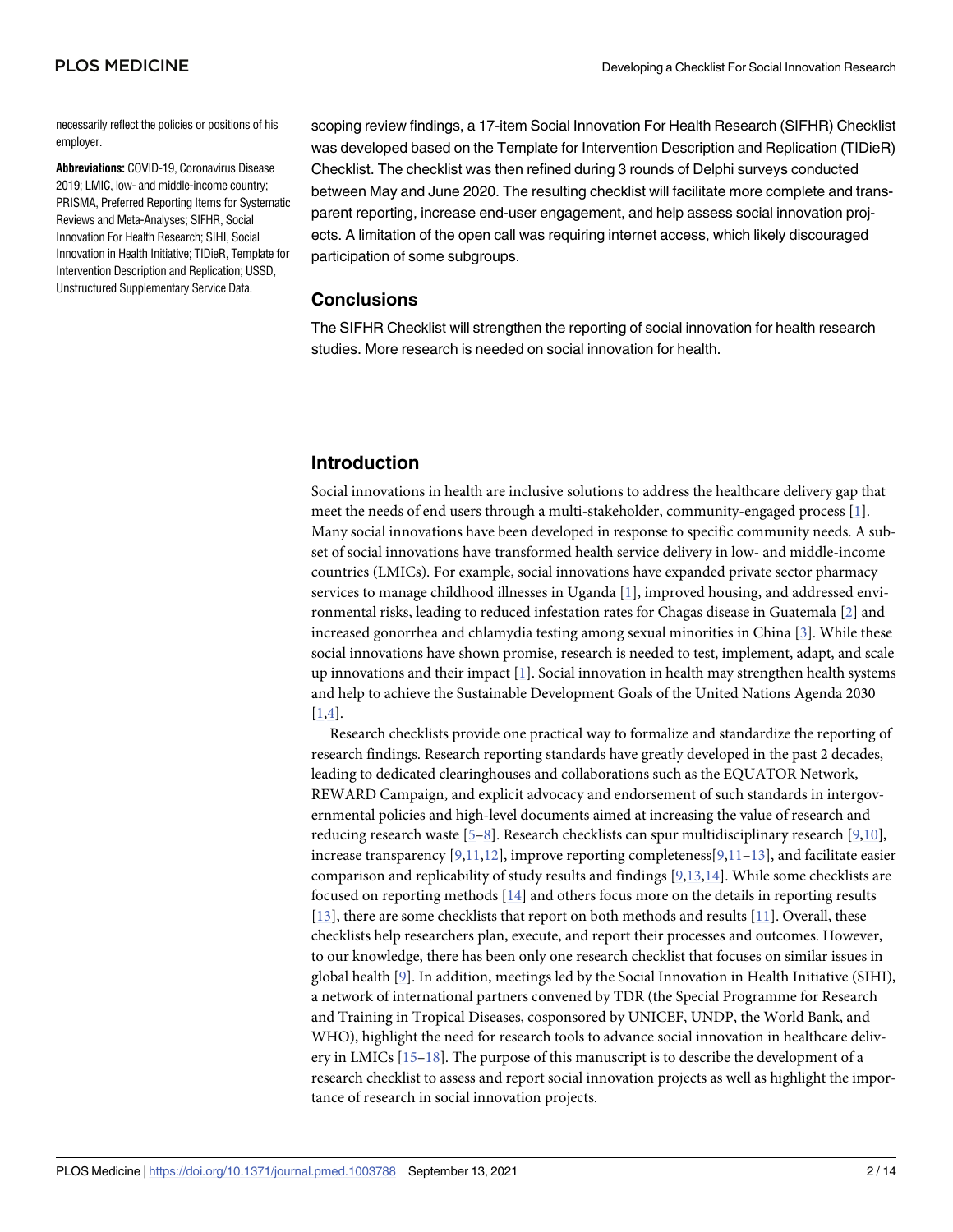<span id="page-2-0"></span>



# **Methods**

Our working group used a 3-step process, including an open call for ideas, a scoping review, and a modified Delphi process (Fig 1). This 3-step process resulted in the development of a Social Innovation For Health Research (SIFHR) Checklist as well as a Social Innovation in Health Monitoring and Evaluation Framework [\[19\]](#page-12-0).

# **Open call**

Social Entrepreneurship to Spur Health (SESH) is the research hub in China within the TDR SIHI. SESH and SIHI jointly organized a global crowdsourcing open call to solicit creative ideas and tools on the development of a social innovation research checklist, as well as ideas on measuring social innovation in health performance to develop a conceptual framework for measurement and evaluation. Crowdsourcing open calls invite individuals or groups to solve a problem together and then share the solutions with the public [[20](#page-12-0)]. The purpose of the checklist was to develop a list of key components related to social innovation in health research. The measurement ideas were to help project managers and their teams effectively implement their social innovation projects, guide and improve project design, and allow them to more accurately report and measure the impact of their projects.

We formed a steering committee (JT, IW, BH, JF, PA, KM, KA, EK, UA, and SP) to finalize the call for submissions, decide the prize structure, identify judges, and advise on implementation. Steering committee members for this open call included researchers, innovators, policymakers, implementers, and students. This process was similar to other crowdsourcing open calls organized by SESH to understand research mentorship in LMICs [\[21\]](#page-12-0) and to promote HIV testing and hepatitis testing where online open calls led to in-person consensus building meetings for further action [[22](#page-12-0),[23](#page-12-0)].

The open call was launched on November 27, 2019 and closed on February 1, 2020. During this time, the open call was distributed within the SIHI network, through social media channels (e.g., Twitter), on SESH's website, and through other partner and academic networks. The open call solicited monitoring and evaluation frameworks, research checklists, and methods for assessing monitoring and evaluation. Eligibility criteria included written in English, less than 1,000 words, and contained a document or attachment that provided a rationale and explanation for either a monitoring and evaluation framework or a research checklist. Volunteer judges were selected, with a focus on people in LMICs who have experience in social innovation. The focus on strong participation from LMICs was because social innovations are community engaged and locally driven. Too often in global health, high-income country researchers make key decisions that influence the process and outcomes. Our intention of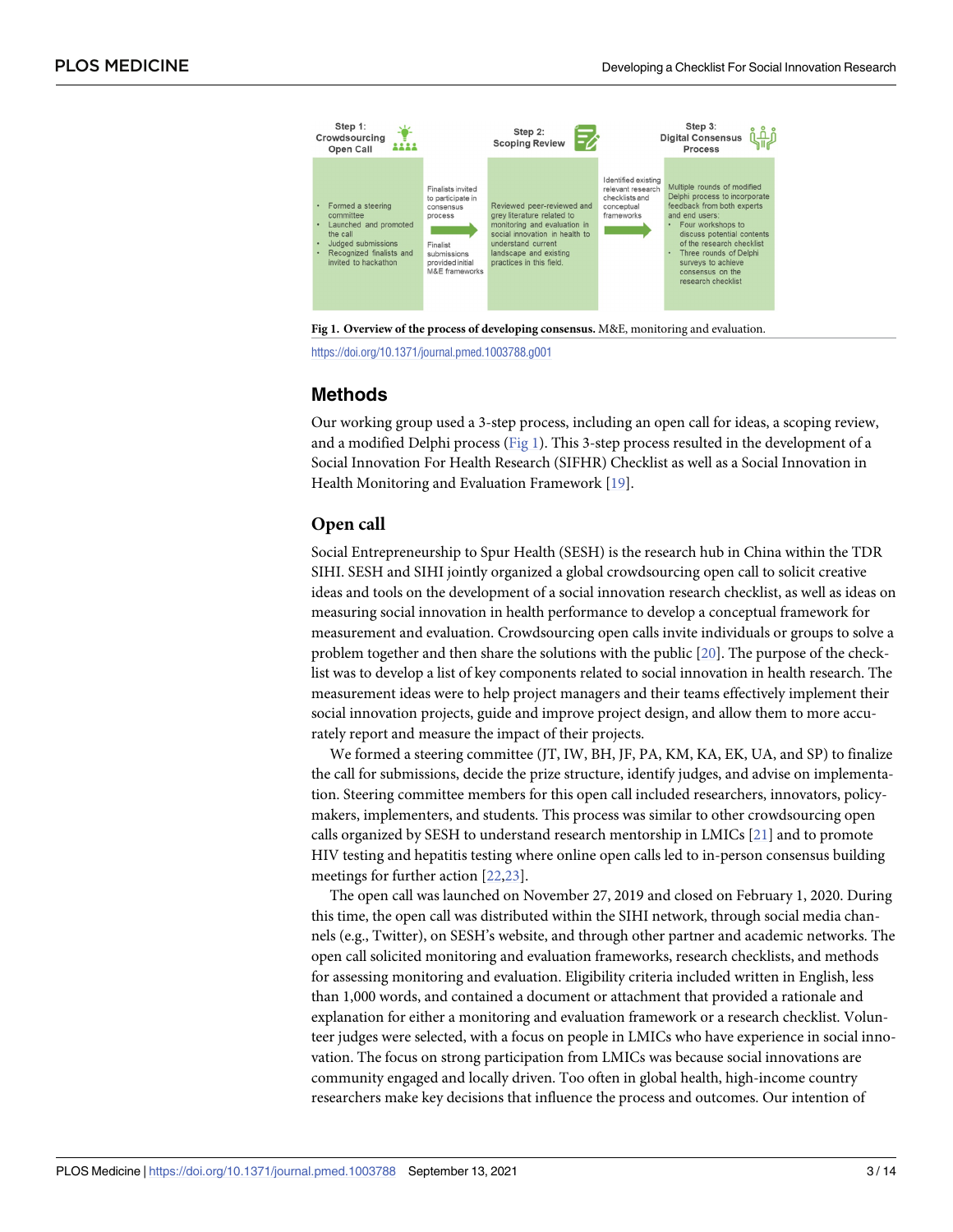<span id="page-3-0"></span>ensuring strong LMIC participation within the steering committee and judging group was to increase the likelihood that this research checklist would be relevant to many people in LMICs. After the open call was closed, each submission was screened independently for eligibility, and eligible entries were reviewed by 5 independent judges. The open call can be found in S1 [Text](#page-11-0).

Entries were subjectively judged by participants in 3 categories: (1) relevance to inform a standardized framework or research checklist; (2) creativity; and (3) the participant's experience in the field of social innovation. Scores were assigned between "1" and "10" in each category and then averaged for a final score of the entry. Entries that achieved a mean score of "7" and above were deemed semifinalists. Semifinalists entries were then reviewed once more by the steering committee, and finalists were selected. Finalist submissions were chosen by the steering committee in March 2020 and invited to join a hackathon to finalize the research checklist. Hackathons are a form of crowdsourcing that include an open call for participants, a sprint collaborative event, and follow-up activities [[24](#page-12-0)].

Given the Coronavirus Disease 2019 (COVID-19) pandemic, we transitioned our originally planned in-person workshop to a digital consensus building process following the open call. We asked participants to choose between a day-long videoconference versus shorter sessions over 2 to 3 days and most wanted the latter. We organized an intensive period of collaboration via videoconference calls over the span of several weeks plus 2 separate 2-hour videoconference workshops. We scheduled an additional videoconference focused on introductions and logistics. Further details about the hackathon's digital consensus building process are described in the section on the modified Delphi process below.

#### **Scoping review**

The steering committee reviewed peer-reviewed literature and gray literature related to social innovation in health to understand the current landscape and existing research and practice efforts in this field. We organized a scoping review based on the framework outlined by Arksey and O'Malley and used the Preferred Reporting Items for Systematic Reviews and Meta-Analyses (PRISMA) Checklist for scoping reviews. The purpose of a scoping review is to examine the depth, breadth, and nature of research on a given topic. This scoping review focused on the monitoring and evaluation related to social innovation in health. We searched PubMed, Cochrane, [ClinicalTrials.gov,](http://clinicaltrials.gov/) the EQUATOR Network database, Google Scholar, and Scopus. Included publications examined social innovation in health from the perspective of monitoring and evaluation, with a particular focus on informing a conceptual framework and research checklist. This included conceptual frameworks, research checklists, empirical monitoring studies, evaluation approaches, and similar types of articles. The search strategy included variations of the following terms: social innovation, monitoring, evaluation, conceptual framework, and research checklist. We exported records to EndNote.

Inclusion criteria were conceptual frameworks or research checklists focused on or related to social innovation in health. Studies related to social innovation that mentioned health, but did not focus on health, were also included. We included checklists relevant to the monitoring and evaluation of social innovation projects and research. We excluded records with minimal relevance to social innovation, those only related to programs, systematic, and scoping reviews, and manuscripts not written in English.

JT and EK independently reviewed titles and abstracts for inclusion. Discrepancies were brought to the SIHI working group on monitoring and evaluation. Full-text articles of relevant manuscripts were shared with the entire working group using file sharing software. The initial search was performed on May 5, 2020 and updated on November 30, 2020.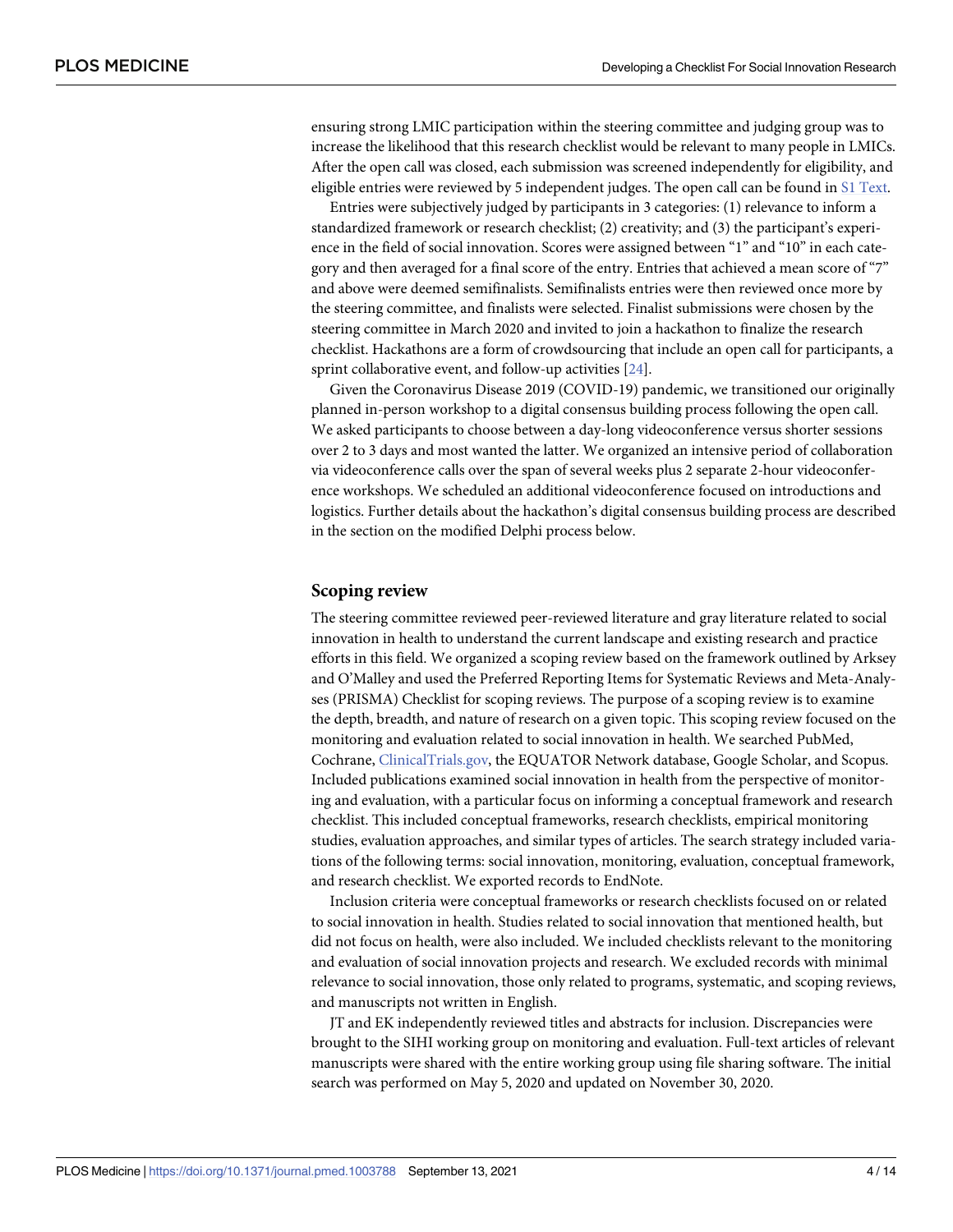#### <span id="page-4-0"></span>**Checklist development**

We followed recommendations from the Guideline International Network [[25](#page-12-0)] and completed a checklist relevant to guideline development (S2 [Text](#page-11-0)) [\[26\]](#page-12-0).

#### **Modified Delphi process**

The Delphi process is a structured method to develop consensus and is commonly used to develop health guidelines and research checklists [[26](#page-12-0)]. A typical Delphi process has a group of experts iteratively develop a consensus. Given the importance of end users in social innovation, our Delphi process was modified to incorporate feedback from expert (all 3 rounds) and end users (rounds 1 and 2). The expert group consisted of the steering committee and finalists from the crowdsourcing open call. The user group included people with experience and/or interest in social innovation research. Iterative feedback from each of the 3 Delphi surveys [\(S3](#page-11-0) [Text\)](#page-11-0) was used to revise the research checklist and the monitoring and evaluation conceptual framework. In the first round, comments suggested the need for more details on the methodology, including examples and key definitions (S4 [Text\)](#page-11-0). In round 2, feedback highlighted the need for social innovation impacts, strengths, limitations, and end-user perspectives. The third and final round refined the format of the research checklist. Our team reviewed and analyzed the results of the online surveys between each round of voting.

# **Results**

#### **Open call**

We received a total of 21 unique submissions from 12 different countries: United States of America (*n* = 5), Bangladesh (*n* = 3), Colombia (*n* = 2), Nigeria (*n* = 2), Philippines (*n* = 2), Cameroon (*n* = 1), Guinea (*n* = 1), Honduras (*n* = 1), India (*n* = 1), Kenya (*n* = 1), Thailand (*n* = 1), and United Kingdom (*n* = 1). Therefore 65% (11 out of 17) of the unique submissions (all those except entries submitted from the USA and the UK) were from LMICs. After the initial screening, 17 out of the 21 submissions were deemed eligible for judging. After the steering committee discussion, 4 finalists were selected: 2 from the USA, 1 from the Philippines, and 1 from Bangladesh.

We noted several themes across entries received, including the following: a strong focus on community and stakeholder engagement; considering implementation as an essential component; and examining financial models and financial sustainability. The eligible entries provided initial frameworks to examine social innovation in health projects at different stages and suggested processes and data that should be reported to enable evaluation of project effectiveness and impact.

#### **Discussions at workshops**

Two 2-hour online workshops were organized on May 19 and May 29 of 2020. The videoconference workshops provided an opportunity to discuss the research checklist based on data from the open call and the findings of the scoping review. Participants included steering committee members and open call finalists. For example, one of the major topics of discussion at our second meeting focused on the topic of financing and how sustainability and revenue generation activities are not consistently reported. The discussion uncovered that some participants felt that financing and sustainability should be explicitly included in the research checklist. We included this item in the draft research checklist and used the modified Delphi process to determine the content of the final version of the checklist.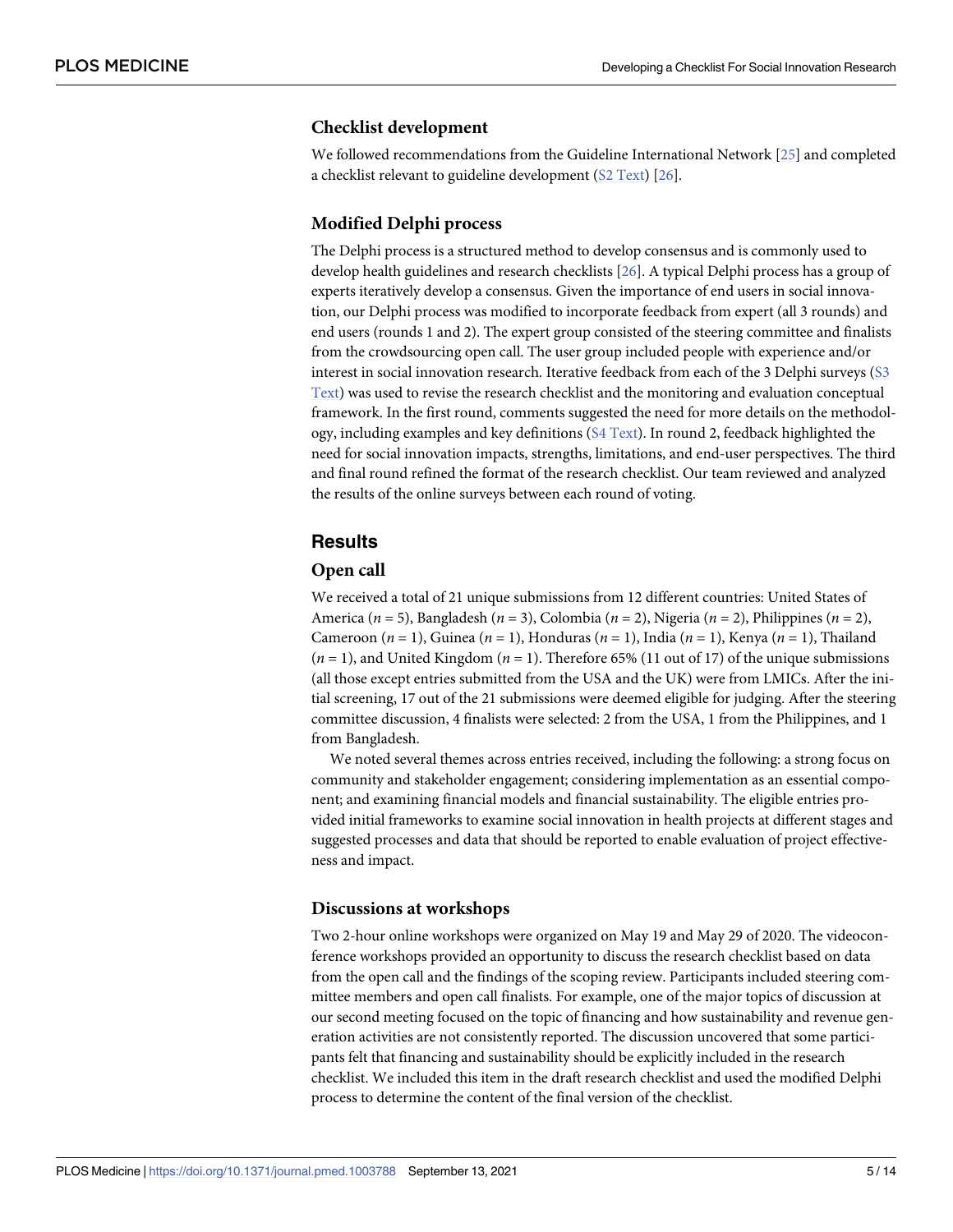#### <span id="page-5-0"></span>**Delphi surveys**

In between workshops, social innovation experts, end users, and the broader SIHI network were asked to complete online surveys as part of the modified Delphi process. Experts were involved in all 3 Delphi surveys. End users had a separate group to review and were involved in the first 2 Delphi surveys. The broader SIHI network was consulted in the first survey only. The first Delphi survey was completed by 65 out of 96 (68%) invited participants during May 1 to May 5, 2020. Of these, we had 18 males and 47 females from 20 different countries. There were 18 participants from high-income countries and 47 from LMICs across Africa, Asia, and Latin America. More than half of respondents (65%) had previously done research in social innovation in health. Overall responses included structuring the preamble with mission statement and adding important definitions, specifying and clarifying each checklist item, and defining terms used such as health, stakeholders, facilitators versus providers, and open-access resources. Feedback during the first few consensus building videoconference meetings was further incorporated such as including additional items, limitations, and strengths.

The second Delphi survey was conducted from May 29 to June 2. It was completed by 22 out of 45 (49%) invited participants. An end-user meeting was also convened to solicit innovators perspective into the research checklist elements as a separate digital meeting. Based on feedback, we added more specific descriptions of social innovation, ensured consistency across key terms, and provided illustrative examples.

The final Delphi survey was completed by 16 out of 25 (64%) invited participants. Minor adjustments at this stage included fixing grammatical errors and harmonizing definitions. Some themes and specific feedback received from each round are provided in S4 [Text](#page-11-0).

**SIFHR Checklist.** Our social innovation in health research checklist uses a variety of terms that are defined differently across disciplines. The social innovation research checklist is adapted from the Template for Intervention Description and Replication (TIDieR) Checklist that focuses on better reporting of interventions.[[13](#page-12-0)] Key terms are defined in Table 1, and we use WHO definition of social innovation.

At the end of our multistep process, we finalized a research checklist with 17 items [\(Table](#page-6-0) 2, S5 [Text\)](#page-11-0). [Table](#page-6-0) 2 includes the social innovation in health research checklist, a description of each of the items, and the percentage of Delphi survey respondents who affirmed that each item should be included in our final survey. To determine interrater

| Term                           | <b>Definition</b>                                                                                                                                                                                                                     |  |
|--------------------------------|---------------------------------------------------------------------------------------------------------------------------------------------------------------------------------------------------------------------------------------|--|
| Community                      | People living in the same place or sharing common interests                                                                                                                                                                           |  |
| Cocreation                     | Collaboration between innovators and end users                                                                                                                                                                                        |  |
| End users                      | Those who directly use the social innovation or are impacted (directly or indirectly) by the<br>social innovation in health                                                                                                           |  |
| Innovators                     | Those developing the social innovation                                                                                                                                                                                                |  |
| Stakeholders                   | End users, community members, public sector officials, private sector leaders, civil<br>societies, and other local individuals who have an interest in or are impacted (directly or<br>indirectly) by the social innovation in health |  |
| Social innovation in<br>health | Inclusive solutions to address healthcare delivery gap and that meet the needs of those who<br>directly benefit from the solution through a multi-stakeholder, community-engaged<br>process(1)                                        |  |
| Provider                       | The person, group, or organization that designed, developed, or implemented the social<br>innovation in health                                                                                                                        |  |
|                                |                                                                                                                                                                                                                                       |  |

**Table 1. Terms and definitions for our SIFHR Checklist.**

SIFHR, Social Innovation For Health Research.

<https://doi.org/10.1371/journal.pmed.1003788.t001>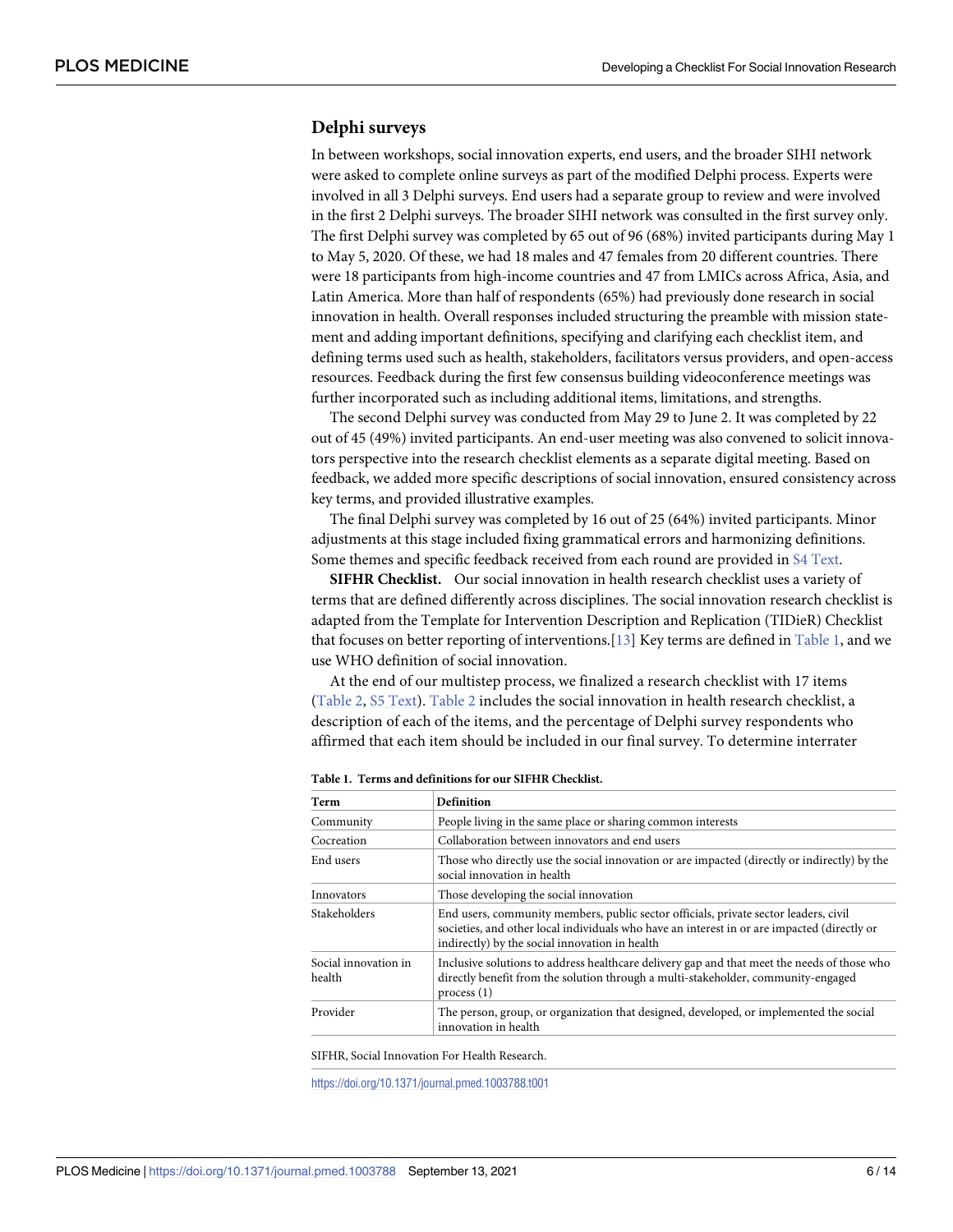#### <span id="page-6-0"></span>**[Table](#page-5-0) 2. SIFHR Checklist.**

| Item                        | Item<br>no.                                                                                                                                                                                                                                                                                                                                                                                 | Description                                                                                                                                                                                                                                                                                                                                      | Agreement* |
|-----------------------------|---------------------------------------------------------------------------------------------------------------------------------------------------------------------------------------------------------------------------------------------------------------------------------------------------------------------------------------------------------------------------------------------|--------------------------------------------------------------------------------------------------------------------------------------------------------------------------------------------------------------------------------------------------------------------------------------------------------------------------------------------------|------------|
| Brief name                  | $\mathbf{1}$                                                                                                                                                                                                                                                                                                                                                                                | The title or abstract identified of this social innovation in health research study                                                                                                                                                                                                                                                              | 100%       |
| Problem                     | $\overline{c}$                                                                                                                                                                                                                                                                                                                                                                              | Describe the current context, background, and problem addressed by the social innovation from the perspective of<br>the end user                                                                                                                                                                                                                 | 95%        |
| Rationale                   | $\overline{3}$                                                                                                                                                                                                                                                                                                                                                                              | Describe the rationale for the social innovation, including factors that show a change is needed from the perspective<br>of the end user                                                                                                                                                                                                         | 100%       |
| Social innovation           | $\overline{4}$                                                                                                                                                                                                                                                                                                                                                                              | Describe the key components of the social innovation. This could be accompanied by a detailed description, a<br>photograph, or a figure. Describe each of the processes, activities, and elements used in the social innovation,<br>including any enabling or supporting activities                                                              |            |
| End users                   | 5                                                                                                                                                                                                                                                                                                                                                                                           | Describe the end users of the social innovation in health. Describe how end users are also direct or indirect<br>beneficiaries of the social innovation                                                                                                                                                                                          |            |
| Stakeholder<br>involvement* | 6                                                                                                                                                                                                                                                                                                                                                                                           | Describe how local stakeholders, including end users, are involved in the design, development, implementation, and<br>evaluation of the social innovation in health. In addition, describe the role of marginalized/vulnerable individuals or<br>groups (e.g., people with disability or others as defined by the innovators) in these processes |            |
| Inputs                      | $\overline{7}$                                                                                                                                                                                                                                                                                                                                                                              | Describe any physical, digital, or informational materials used or distributed during training, delivery, and/or<br>implementation of in the social innovation; provide information on where the materials can be accessed <sup>†</sup> (e.g., online,<br>appendix, and URL)                                                                     |            |
| Provider                    | 8                                                                                                                                                                                                                                                                                                                                                                                           | For each category of the social innovation provider (e.g., community member, trained layperson, and other<br>individual), describe their expertise, background, role, and any specific training given                                                                                                                                            | 90%        |
| Implementation<br>strategy  | 9                                                                                                                                                                                                                                                                                                                                                                                           | Describe the implementation strategy for the social innovation and whether it is delivered individually, as a group, or<br>partnership. Describe the level of external resources for implementation (e.g., internet access). Describe the frequency<br>and duration of the social innovation delivery                                            |            |
| M&E strategy                | 10                                                                                                                                                                                                                                                                                                                                                                                          | Describe what is measured, how, and when as part of monitoring and evaluation. This includes measurement of<br>health, social, and other impacts                                                                                                                                                                                                 | 100%       |
| Setting                     | Describe the population and type(s) of location(s) where the social innovation is delivered, including any necessary<br>11<br>social, political, cultural, environmental, or other contextual issues. Describe at what level the innovation is<br>implemented (e.g., district, subdistrict, and village). This includes a description of the online setting for online social<br>innovation |                                                                                                                                                                                                                                                                                                                                                  | 90%        |
| Adaptability                | 12                                                                                                                                                                                                                                                                                                                                                                                          | Consider how the social innovation could be adapted, scaled up, or used in contexts other than the one described, if<br>appropriate                                                                                                                                                                                                              | 100%       |
| Financing                   | Describe how the social innovation in health has been funded at the design, development, implementation, and<br>13<br>evaluation stages. Describe how the social innovation could generate revenue (if applicable) or be institutionalized (if<br>applicable) in order to be sustained in the future                                                                                        |                                                                                                                                                                                                                                                                                                                                                  | 86%        |
| Health impact               | 14                                                                                                                                                                                                                                                                                                                                                                                          | Describe the health impact of the social innovation over a period of time and the methods to assess health impact.<br>Health is defined broadly here according to WHO definition                                                                                                                                                                 | 100%       |
| Social impact               | 15                                                                                                                                                                                                                                                                                                                                                                                          | Describe the nonmedical impact of the social innovation over a period of time. This could be impact on the<br>environment, social changes, or other nonmedical impact (e.g., lessons learned, new processes that emerged from the<br>project, new relationships and networks, and application of learned processes to other problems)            |            |
| Limitations                 | 16                                                                                                                                                                                                                                                                                                                                                                                          | Describe the limitations and potential unintended consequences of the social innovation in health during the design,<br>95%<br>development, or implementation.                                                                                                                                                                                   |            |
| Strengths                   | 17                                                                                                                                                                                                                                                                                                                                                                                          | Describe how the social innovation in health improves on conventional practice                                                                                                                                                                                                                                                                   | 95%        |

� Denotes percent agreement in the final Delphi survey.

† Open access supplementary material is preferred.

M&E, monitoring and evaluation; SIFHR, Social Innovation For Health Research.

<https://doi.org/10.1371/journal.pmed.1003788.t002>

reliability, we computed a Cohen kappa coefficient (Cohen's K = 0.7). We have also included a Supporting information file with the checklist in PDF format along with a list of useful resources and additional information about the SIHI research hubs. We gathered this set of resources from steering committee members and finalists during our checklist development process. In addition, we list 3 examples of a completed checklist in [Table](#page-7-0) 3. They describe social innovation research on Chagas disease in Guatemala [[2\]](#page-11-0), maternal health in Uganda  $[23]$  $[23]$ , and sexual health in China  $[3]$  $[3]$ .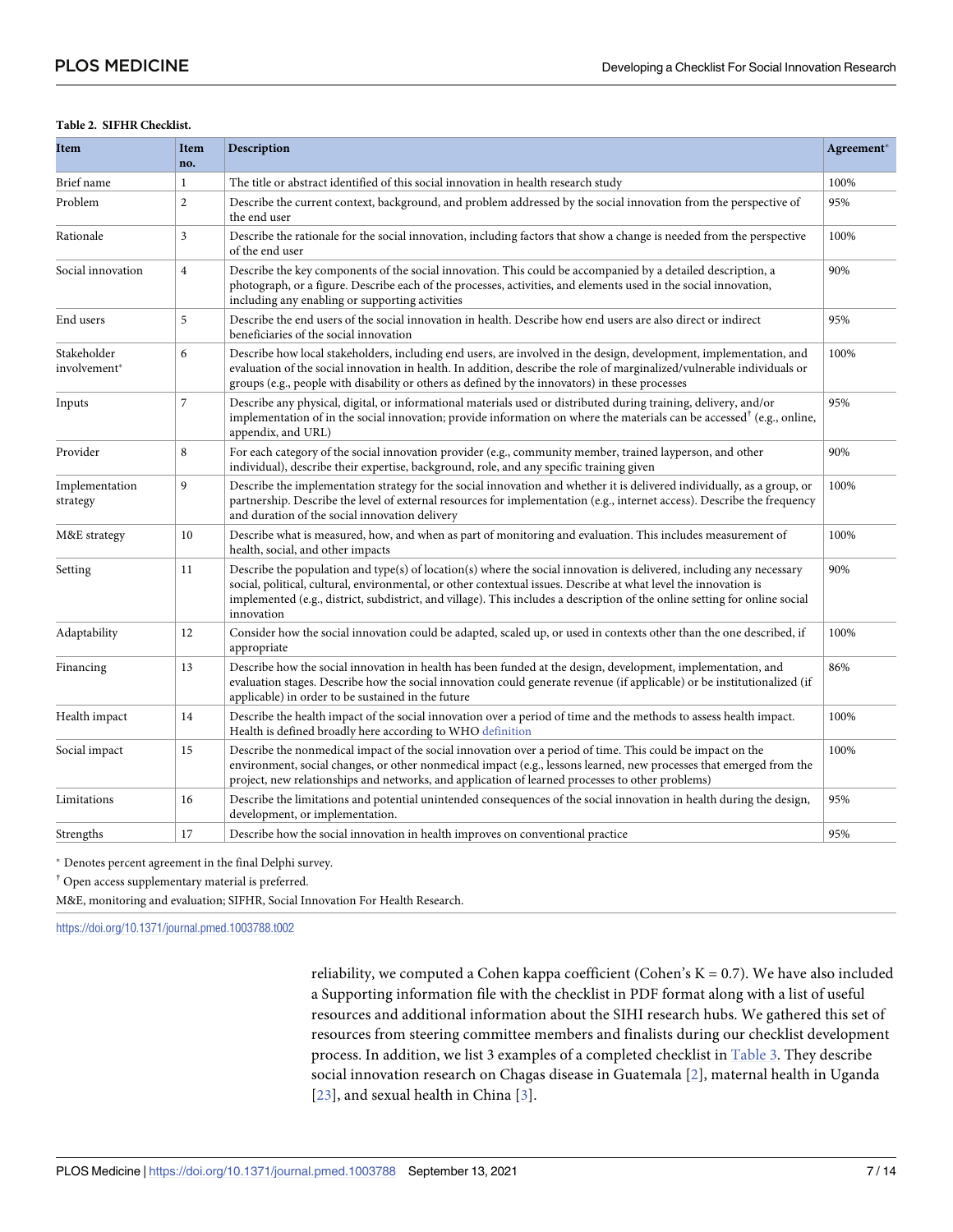|                | Item   Research<br>checklist item | Castro-Arroyave and colleagues (2020) [2]                                                                                                                                                                                                                                                                                                                                                                                                                                                                                                                                                                                                                                                                                                | Awor and colleagues (2020) [23]                                                                                                                                                                                                                                                                                                                                                                                                                                                                                                                                                                                                                                                  | Yang and colleagues (2020) [3]                                                                                                                                                                                                                                                                                                                                                                                                                                                                                                                                                                                                                                                                                                                                                                                                                               |
|----------------|-----------------------------------|------------------------------------------------------------------------------------------------------------------------------------------------------------------------------------------------------------------------------------------------------------------------------------------------------------------------------------------------------------------------------------------------------------------------------------------------------------------------------------------------------------------------------------------------------------------------------------------------------------------------------------------------------------------------------------------------------------------------------------------|----------------------------------------------------------------------------------------------------------------------------------------------------------------------------------------------------------------------------------------------------------------------------------------------------------------------------------------------------------------------------------------------------------------------------------------------------------------------------------------------------------------------------------------------------------------------------------------------------------------------------------------------------------------------------------|--------------------------------------------------------------------------------------------------------------------------------------------------------------------------------------------------------------------------------------------------------------------------------------------------------------------------------------------------------------------------------------------------------------------------------------------------------------------------------------------------------------------------------------------------------------------------------------------------------------------------------------------------------------------------------------------------------------------------------------------------------------------------------------------------------------------------------------------------------------|
| $\mathbf{1}$   | Brief name                        | Integrated vector control of Chagas disease                                                                                                                                                                                                                                                                                                                                                                                                                                                                                                                                                                                                                                                                                              | <b>ITWA</b>                                                                                                                                                                                                                                                                                                                                                                                                                                                                                                                                                                                                                                                                      | Pay it forward to increase STI testing among<br>MSM in China                                                                                                                                                                                                                                                                                                                                                                                                                                                                                                                                                                                                                                                                                                                                                                                                 |
| $\overline{c}$ | Problem                           | Chagas disease affects about 6 million people,<br>and some 65 million people are at risk of<br>contracting the disease. Chagas disease is a<br>zoonosis that is strongly associated with poverty<br>in rural Latin America. Houses made of adobe<br>or plant material, common in rural Latin<br>America, provide a perfect habitat for triatomine<br>bugs, the vectors of Chagas disease.                                                                                                                                                                                                                                                                                                                                                | Uganda has only one radiologist/sonographer per<br>1 million people. Combined with lack of<br>advanced imaging technology and low incomes,<br>rural populations greatly lack access to diagnostic<br>imaging services, for example, for timely<br>diagnosis and treatment of pregnancy<br>complications. This can increase the risk of<br>severe illness and death in pregnant women.                                                                                                                                                                                                                                                                                            | WHO recommends that MSM receive<br>gonorrhea and chlamydia testing, but many<br>evidence-based preventative services need to<br>be paid out of pocket, creating financial<br>barriers and health inequity for the poor. In<br>China, dual gonorrhea and chlamydia tests are<br>available in many Chinese hospitals for<br>approximately US\$22, yet the testing rate<br>among Chinese MSM are low (12.5% for<br>gonorrhea and 18.1% for chlamydia).                                                                                                                                                                                                                                                                                                                                                                                                          |
| $\mathfrak{Z}$ | Rationale                         | SIHI hubs can be used for generating new<br>solutions. Partners developed a call to identify<br>social innovation initiatives in health in Central<br>America in 2017 related to CHAGAS. "The<br>knowledge acquired by researchers from<br>University of San Carlos (USAC) in Guatemala<br>about how to improve houses with local<br>material, to avoid the colonization by triatomine<br>bugs that transmit Chagas disease, gave rise to<br>the need to transcend the traditional vision of<br>research and to move toward a perspective that<br>involves the community, promoting their<br>empowerment and participation."                                                                                                             | ITWA is a Ugandan-registered NGO that focuses<br>on incorporating low-cost ultrasound services<br>into remote healthcare facilities where imaging<br>infrastructure is weak where there are no<br>radiologists. By bringing obstetric imaging<br>services closer to rural women, ITWA's program<br>can help timely identification and treatment of<br>pregnancy complications.                                                                                                                                                                                                                                                                                                   | Innovative strategies to expand access to<br>preventive services like gonorrhea and<br>chlamydia testing are needed, especially in<br>LMICs. Public sector responses to subsidize<br>preventive services are limited and altering<br>prices is difficult. Pay-it-forward strategy has<br>the potential to increase trust and community<br>engagement in health services and help reduce<br>the financial barriers to testing.                                                                                                                                                                                                                                                                                                                                                                                                                                |
| $\overline{4}$ | Social innovation                 | The project was an effective and innovative<br>social approach for the control and prevention<br>of Chagas disease in the municipality of<br>Comapa, Guatemala. The approach consisted in<br>designing a strategy to address predetermined<br>risk factors for the colonization of dwellings by<br>the vectors. The interventions included filling<br>the cracks and crevices in the floors and walls<br>using a combination of locally available<br>materials, raising awareness, and training of<br>leaders and members of the community to adopt<br>the home improvements and contribute to<br>cultural changes such as maintaining animals<br>outside homes to eliminate the risk of<br>colonization of homes by triatomine vectors. | ITWA is a social enterprise and it applies<br>commercial approaches to maximize access to<br>affordable imaging services remote and<br>underserved populations. Their model<br>incorporates the use of ultrasound imaging<br>devices at the point of care, training midwives<br>and nurses (nonradiographers) to conduct<br>ultrasound scans and real time off-site radiology<br>review of the scan by experts (using telemedicine<br>approaches). Together, the use of technology/<br>telemedicine, provision of affordable imaging<br>services, training, task shifting and community<br>participation contribute to much better access to<br>imaging services in rural areas. | The pay-it-forward intervention invites MSM<br>who visits a community HIV testing site to also<br>test for gonorrhea and chlamydia. Individuals<br>are told that the testing fee is 150 yuan (US\$22)<br>but they can receive a free gift test, because a<br>previous visitor who cared for them donated<br>toward testing fees. After the test, individuals<br>are asked to donate toward future testing for<br>others on a voluntary basis. Compared to the<br>standard-of-care and also the pay-what-you-<br>want arms, pay it forward significantly<br>increased test uptake.                                                                                                                                                                                                                                                                            |
| 5              | End users                         | Residents of affected communities near<br>Comapa, Guatemala                                                                                                                                                                                                                                                                                                                                                                                                                                                                                                                                                                                                                                                                              | Low-income pregnant women from rural<br>communities in Uganda                                                                                                                                                                                                                                                                                                                                                                                                                                                                                                                                                                                                                    | MSM in China                                                                                                                                                                                                                                                                                                                                                                                                                                                                                                                                                                                                                                                                                                                                                                                                                                                 |
| 6              | Stakeholder<br>involvement        | The eco-health approach (based on<br>environmental, social, and biological risk factor<br>management) described here is intersectoral as<br>well as interdisciplinary. This involved financial<br>backing from a variety of sources, university<br>oversight, collaboration and partnership with<br>the Government, Ministry of Health of<br>Guatemala, international NGOs, and local and<br>regional agencies, and local politician<br>involvement.                                                                                                                                                                                                                                                                                     | All the following stakeholders work together to<br>ensure availability and access to the services: the<br>lower-level government and private health<br>facilities that do not routinely provide imaging<br>services; the district health authorities and health<br>workers/midwives who undertake imaging<br>training and the service provision; the expert<br>radiologists in Uganda and abroad; and the low-<br>income mothers who are not able to pay high<br>costs of ultrasound scan services in the private<br>sector.                                                                                                                                                     | Throughout the design, development,<br>implementation, and evaluation of the<br>program, community members are closely<br>involved. First, the pay-it-forward program<br>was developed using crowdsourcing (a practice<br>in which a group solves a problem and shares it<br>with the community) to solicit community<br>input. Program procedures were designed<br>iteratively with community partners (including<br>staff members and volunteers from<br>community-based organizations). Second, the<br>name of program in Chinese (the local<br>language) was crowdsourced from the public<br>using an open contest. Third, participants<br>write handwritten postcards to present to<br>subsequent participants to show a sense of care<br>and community. Finally, several of the<br>community members are coauthors of the<br>published research study. |

#### <span id="page-7-0"></span>**[Table](#page-6-0) 3. Examples of social innovations in health described using SIFHR Checklist.**

(*Continued*)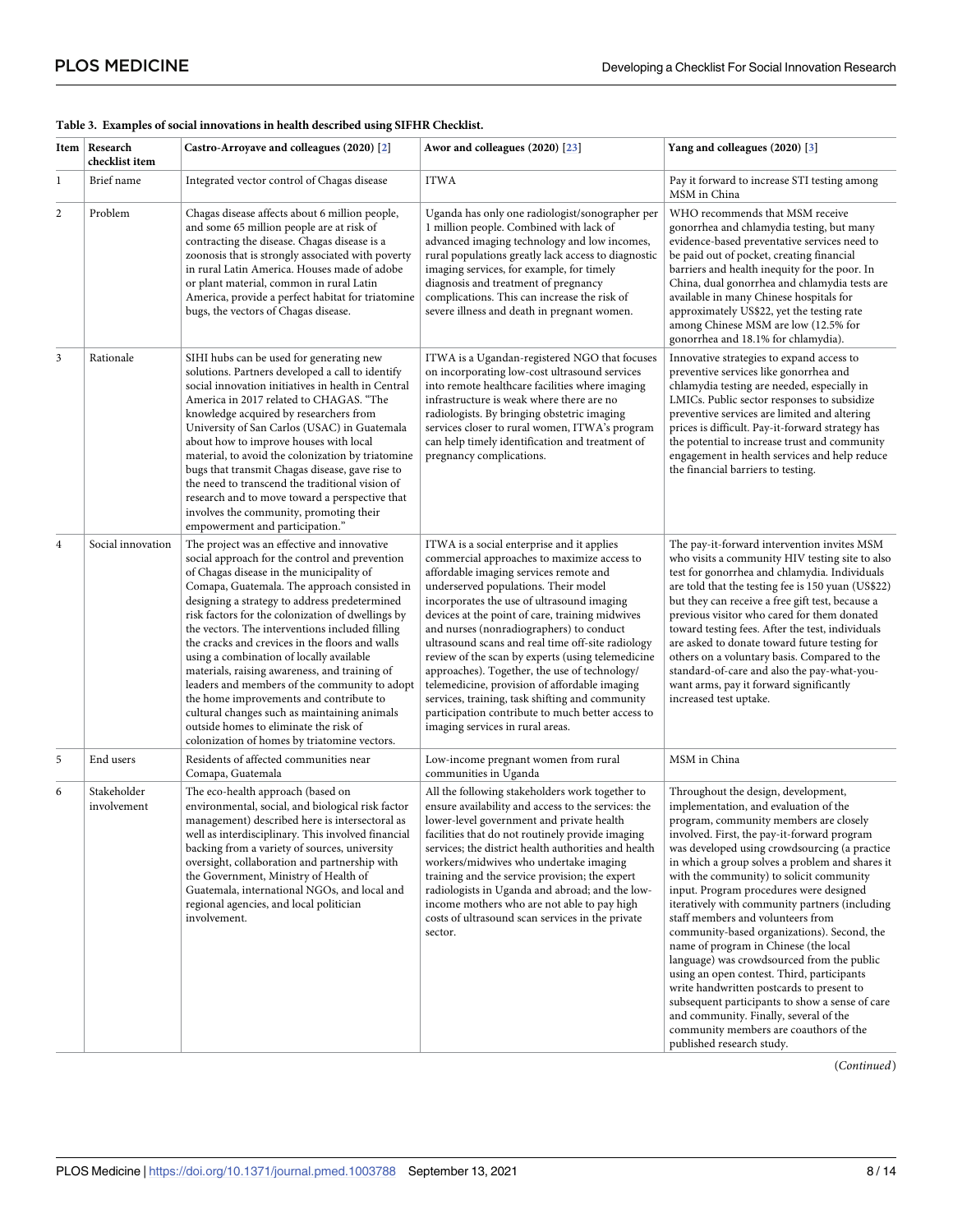#### **Table 3.** (Continued)

|    | Item Research<br>checklist item | Castro-Arroyave and colleagues (2020) [2]                                                                                                                                                                                                                                                                                                                                                                                                                                                                                                                                              | Awor and colleagues (2020) [23]                                                                                                                                                                                                                                                                                                                                                | Yang and colleagues (2020) [3]                                                                                                                                                                                                                                                                                                                                                                                                                                                                  |
|----|---------------------------------|----------------------------------------------------------------------------------------------------------------------------------------------------------------------------------------------------------------------------------------------------------------------------------------------------------------------------------------------------------------------------------------------------------------------------------------------------------------------------------------------------------------------------------------------------------------------------------------|--------------------------------------------------------------------------------------------------------------------------------------------------------------------------------------------------------------------------------------------------------------------------------------------------------------------------------------------------------------------------------|-------------------------------------------------------------------------------------------------------------------------------------------------------------------------------------------------------------------------------------------------------------------------------------------------------------------------------------------------------------------------------------------------------------------------------------------------------------------------------------------------|
| 7  | Inputs                          | "Families received training and materials<br>(volcanic ash and lime from nearby areas) to<br>undertake house improvement. The<br>municipality helped supply the volcanic ash<br>(used also in road construction), and personnel<br>in the Ministry of Health learned the procedure<br>and helped in monitoring."                                                                                                                                                                                                                                                                       | ITWA utilizes the Digital Imaging and<br>Communications in Medicine software to<br>compress and share ultrasound images via the<br>internet. In addition to the onsite and offsite<br>experts and staff, there must be a cellphone,<br>laptop, internet connection, and the ultrasound<br>machine for use, at the point of care.                                               | In order to carry out the program, a<br>community-based testing site is needed.<br>Community partners need to have trained staff<br>or volunteers to help individuals understand<br>the testing procedures and collect testing<br>samples. A partner local hospital or laboratory<br>is also needed to carry out the lab tests.                                                                                                                                                                 |
| 8  | Provider                        | University researcher guided, implemented by<br>community members with local leaders.<br>"Overall, the team at LENAP orchestrated the<br>home improvement strategy in rural areas and<br>conducted the laboratory tests, the Ministry of<br>Health continued spraying and providing<br>treatment, while staff at the health center<br>obtained blood samples that are transported to a<br>laboratory, and continuously monitored patients<br>for symptoms of illness. The Mayor's office<br>provides the transportation of local materials for<br>house improvements in the villages." | Nurses and midwives are trained and equipped<br>with skills and knowledge to conduct obstetric<br>ultrasound scans. Through the use of their<br>telemedicine platform, the ultrasound images can<br>be immediately viewed and interpreted by<br>volunteer participating radiologists around<br>Uganda.                                                                         | Researchers, staff, and volunteers at the<br>community-based HIV testing sites were<br>trained with skills and knowledge to help<br>individuals understand testing procedures and<br>collect testing samples.<br>Lab technicians at a local dermatology hospital<br>laboratory carried out nucleic acid<br>amplification testing.                                                                                                                                                               |
| 9  | Implementation<br>strategy      | By reducing the presence of the vector and the<br>risk of Chagas disease in the intervention areas,<br>the eco-health approach created social value in<br>its most evident form: saving lives from<br>preventable deaths.<br>"Inter-disciplinarity was both an input, a<br>methodological approach and a tangible result of<br>this effort to reduce the presence and incidence<br>of Chagas disease."<br>"The eco-health approach (based on<br>environmental, social and biological risk factor<br>management) described here is intersectoral as<br>well as interdisciplinary."      | The implementation strategy combines point of<br>care activities (ultrasound imaging, training, task<br>shifting, and telemedicine) with community<br>engagement and pragmatic funding pricing to<br>promote sustainability.                                                                                                                                                   | The program was delivered as part of a<br>research study. Participants were randomized<br>in groups of 10, and men who presented with<br>their partners were assigned to the same group.<br>There is a one-third chance to be assigned to<br>the pay-it-forward arm (the other 2 arms were<br>pay as you want and standard of care). If<br>individuals would like to be tested, they would<br>be tested right away on site. The program ran<br>for approximately 1 month.                       |
| 10 | M&E strategy                    | Through qualitative informant interview.<br>"Polymerase chain reaction (PCR) techniques<br>allowed the researchers to evaluate changes in<br>the bug's food source after housing<br>improvement, thereby confirming a reduced risk<br>of human-vector contact."<br>"Infestation rates decreased dramatically<br>Spatial analysis of the before and after<br>distribution of vectors."                                                                                                                                                                                                  | Data are routinely collected on selected service<br>provision indicators as well as pricing indicators,<br>for better service provision and for sustainability.                                                                                                                                                                                                                | This program was carried out as a randomized<br>controlled trial. The process of design,<br>development, implementation, and evaluation<br>was carefully monitored and documented.                                                                                                                                                                                                                                                                                                              |
| 11 | Setting                         | The initiative began in 4 villages and was later<br>scaled up to more than 17 villages in 3 different<br>countries with diverse ecosystems and ethnic<br>populations.                                                                                                                                                                                                                                                                                                                                                                                                                  | The ITWA diagnostic services are provided in<br>remote and underserved districts in Uganda.<br>Starting from 1 district, growth has continued to<br>at least 6 districts.                                                                                                                                                                                                      | This takes place in community-based HIV<br>testing centers in major cities in China<br>(Guangzhou and Beijing).                                                                                                                                                                                                                                                                                                                                                                                 |
|    | Adaptability                    | "The housing improvement strategy and other<br>components of the intervention in the field were<br>then implemented and evaluated. This test<br>provided visibility to the changes that the<br>intervention generated in the homes and in the<br>daily lives of communities, and provided the<br>bases to replicate, implement and scale up the<br>innovation in neighboring countries including<br>El Salvador, Honduras and Nicaragua."                                                                                                                                              | Since its inception, the ITWA program has been<br>expanded both in terms of geographic areas and<br>the services they provide. The program was<br>expanded to 6 other districts and a total of 11<br>health facilities by 2016. Wider scale-up is<br>envisioned over the next 5 years. Ultrasound<br>sonography was extended to include<br>echocardiography in selected areas. | Pay-it-forward strategy has the potential to be<br>adapted to other context other than the current<br>one. The program was designed with several<br>aspects to enhance generalizability to other<br>community-based testing sites: No doctors<br>were involved in implementation, protocols<br>were streamlined into routine services, and<br>messaging was simplified. Whether the current<br>program can be adapted to more resource-<br>constrained settings need to be further<br>explored. |

(*Continued*)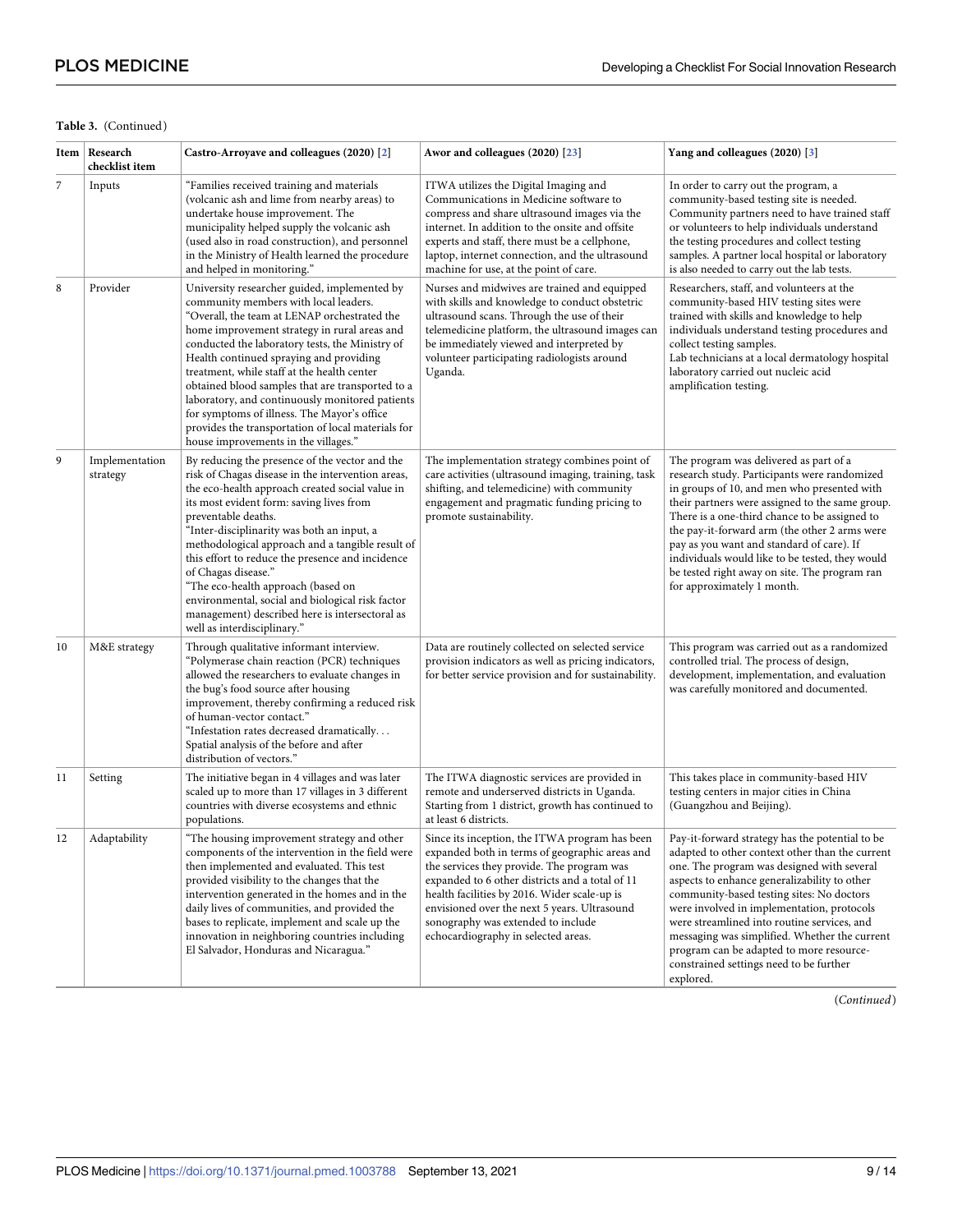#### **Table 3.** (Continued)

|    | Item   Research<br>checklist item | Castro-Arroyave and colleagues (2020) [2]                                                                                                                                                                                                                                                                                                                                                                                                                                                                                                                                                                                                                                     | Awor and colleagues (2020) [23]                                                                                                                                                                                                                                                                                                                                                                                                                                 | Yang and colleagues (2020) [3]                                                                                                                                                                                                                                                                                                                                                                                                                                                                                                                                                                                                                                                                                                                                                      |
|----|-----------------------------------|-------------------------------------------------------------------------------------------------------------------------------------------------------------------------------------------------------------------------------------------------------------------------------------------------------------------------------------------------------------------------------------------------------------------------------------------------------------------------------------------------------------------------------------------------------------------------------------------------------------------------------------------------------------------------------|-----------------------------------------------------------------------------------------------------------------------------------------------------------------------------------------------------------------------------------------------------------------------------------------------------------------------------------------------------------------------------------------------------------------------------------------------------------------|-------------------------------------------------------------------------------------------------------------------------------------------------------------------------------------------------------------------------------------------------------------------------------------------------------------------------------------------------------------------------------------------------------------------------------------------------------------------------------------------------------------------------------------------------------------------------------------------------------------------------------------------------------------------------------------------------------------------------------------------------------------------------------------|
| 13 | Financing                         | Deployed program through international<br>donors. IDRC of Canada funded the<br>development of the innovation and supported<br>the scale up to El Salvador and Honduras (2011);<br>the JICA funded the transfer of the program to<br>Nicaragua (2014).                                                                                                                                                                                                                                                                                                                                                                                                                         | Funding is a combination of grants (Phillips,<br>Grand Challenges) as well as minimal client<br>contributions for the service.                                                                                                                                                                                                                                                                                                                                  | The program received funding support from<br>the US National Institutes of Health; the<br>Special Program for Research and Training in<br>Tropical Diseases sponsored by UNICEF,<br>UNDP, World Bank and WHO; the National<br>Key Research and Development Program of<br>China; Doris Duke Charitable Foundation; and<br>the SESH Global.                                                                                                                                                                                                                                                                                                                                                                                                                                           |
| 14 | Social impact                     | Eco-social model. Three processes emerged,<br>giving shape to this experience and contributing<br>toward interdisciplinarity, intersectorality, and<br>community empowerment. These 3 processes<br>generated a multidisciplinary research team of<br>dynamic partners in governmental, NGO<br>agencies, academia, and the community. These<br>processes were not just methodological choices<br>and outcomes of an eco-health approach but will<br>also be crucial to future social innovations in<br>health.                                                                                                                                                                 | The social impact includes improved maternal<br>and health outcomes that directly impact well-<br>being of families; increased number of women<br>seeking ANC; and increased husband/partner<br>involvement in ANC services. With increased<br>awareness, families and husbands became<br>interested in seeing their unborn child through<br>ultrasonography and preparing for the delivery of<br>the baby.                                                     | The program promoted community<br>engagement in health services. In China, MSM<br>still face social stigmatization and may face<br>difficulties visiting the clinic for sexual health<br>testing services. By partnering with<br>community-based organizations, the program<br>was able to not only provide affordable testing<br>resources, but also empower the community<br>partners to provide more health services to<br>their community. The pay-it-forward action<br>could also build collective agency and social<br>cohesion. From a policy perspective, this type<br>of program could also be useful as a temporary<br>measure to generate testing demand and build<br>trust in new services, before the introduction<br>of more comprehensive public-funded<br>programs. |
| 15 | Health impact                     | Infestation rates decreased dramatically inside<br>homes and as long as the walls were kept smooth<br>and without crevices, the triatomine bug was<br>unable to establish itself and reproduce within<br>the households. Spatial analysis of the before and<br>after distribution of vectors $[\underline{21}]$ substantiated<br>this change. Actual incidence of Chagas was not<br>measured.                                                                                                                                                                                                                                                                                 | ITWA has expanded to 11 rural health facilities<br>in Uganda and has trained over 150 health<br>workers and conducted over 200,000 ultrasound<br>scans since 2010. Data are used to aid healthcare<br>decision-making for the individual pregnant<br>woman as well as at the specific health facility<br>level. ITWA reports that results of obstetric<br>ultrasound scans have contributed to improved<br>management in about 23% of the total<br>pregnancies. | Pay-it-forward strategy increased STI testing.<br>A total of 56% men in the pay-it-forward<br>program agreed to receive the gonorrhea and<br>chlamydia test, compared to 46% in the pay-as-<br>you-want group and 18% in the standard-of-<br>care group.                                                                                                                                                                                                                                                                                                                                                                                                                                                                                                                            |
| 16 | Limitations                       | First, the period of time for researchers to learn<br>about the initiative and conduct interviews with<br>the communities and other partners was short.<br>Second, the household improvement experience<br>for the control of Chagas disease has been<br>transferred to other countries, but in this case<br>study, only the Guatemala initiative was<br>considered—therefore, these results may not be<br>generalizable to other contexts. Third, the<br>researchers/authors recognize that evaluation of<br>the cost-benefit relationship of the intervention<br>could contribute to the replicability and<br>sustainability of social innovation in health<br>initiatives. | Not listed                                                                                                                                                                                                                                                                                                                                                                                                                                                      | First, the program was examined in 2<br>metropolitan cities in China and making<br>inferences to other settings should be done<br>with caution. Second, this program was<br>evaluated in a research context rather than a<br>practice one. The cost-effectiveness analysis<br>used a short-term time zone and did not<br>calculated the disability-adjusted life years<br>averted or quality-adjusted life years gained.                                                                                                                                                                                                                                                                                                                                                            |
| 17 | Strengths                         | Using an intersectoral approach, much more<br>than just health outcomes were achieved.                                                                                                                                                                                                                                                                                                                                                                                                                                                                                                                                                                                        | Through task shifting and development of e-<br>Health/telemedicine ultrasound radiology<br>service, the ITWA program made it possible for<br>rural pregnant women to receive timely,<br>affordable care closer to home. The business<br>model and implementation strategy focus on self-<br>sufficiency and sustainability, which together are<br>necessary for scaling up this innovation.                                                                     | Compared to the conventional approach, pay-<br>it-forward strategy significantly increased<br>testing uptake and was able to reach more<br>members of key population. The program<br>made gonorrhea and chlamydia testing more<br>affordable and accessible.                                                                                                                                                                                                                                                                                                                                                                                                                                                                                                                        |

ANC, antenatal care; IDRC, International Development Research Centre; ITWA, Imaging the World Africa; JICA, Japanese International Cooperation Agency; LMIC, low- and middle-income country; M&E, monitoring and evaluation; MSM, men who have sex with men; NGO, nongovernmental organization; SESH, Social Entrepreneurship to Spur Health; SIHI, Social Innovation in Health Initiative; STI, sexually transmitted infection.

<https://doi.org/10.1371/journal.pmed.1003788.t003>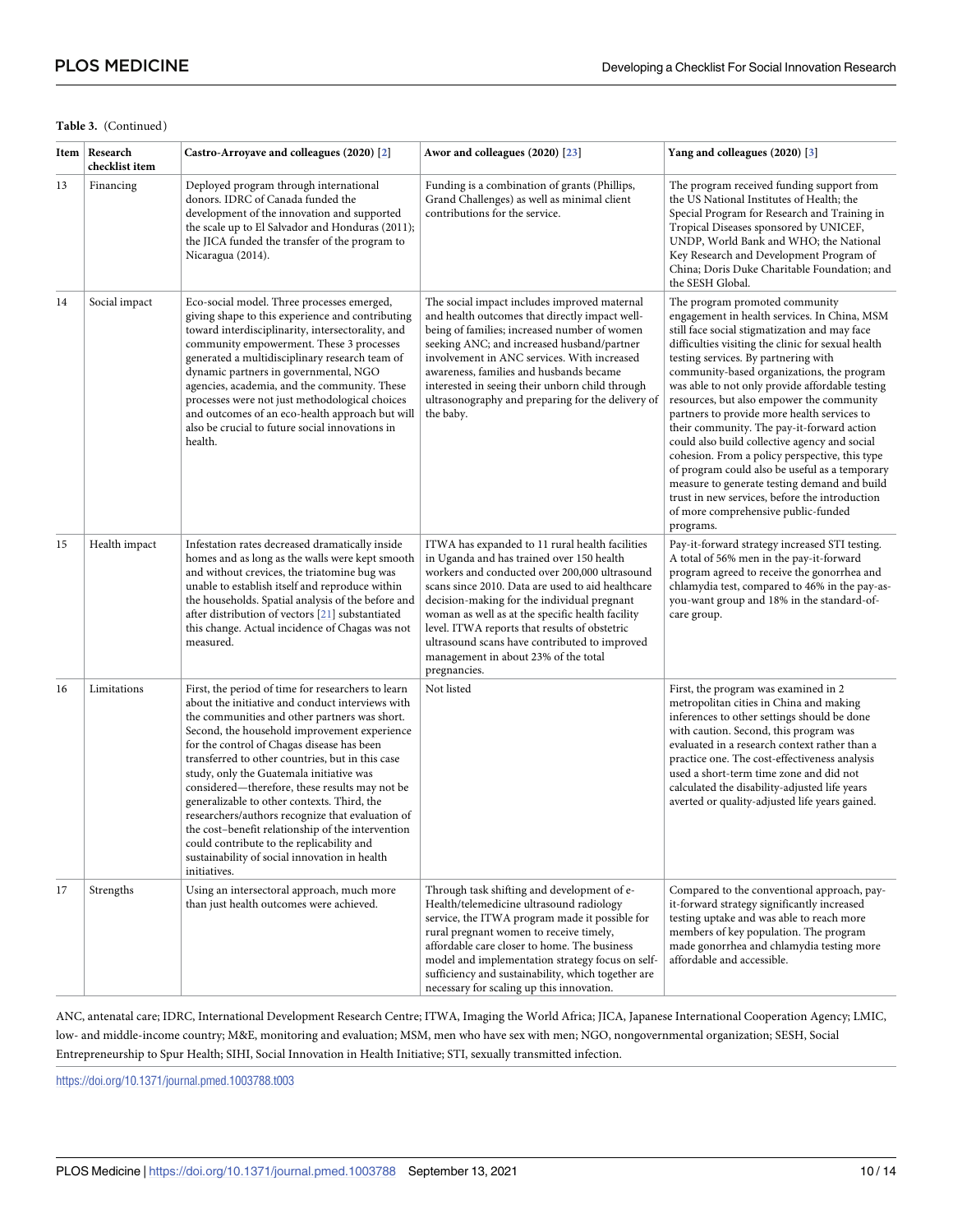# <span id="page-10-0"></span>**Discussion**

The SIFHR Checklist will help to democratize research in social innovation in health and enhance the rigor of research on social innovation in health. It is intended for research on social innovation in diverse global settings, especially in LMICs. The research checklist will help to structure research studies, standardize research reporting, and provide guidance for routine monitoring and evaluation related to social innovation in health. Our research checklist extends the literature by focusing on social innovation in health, including iterative feedback from end users at multiple steps, and using inclusive crowdsourcing methods.

Our crowdsourcing open call and digital hackathon provided new methods for inclusive end-user feedback, including end users in LMICs. The process of consensus development is typically driven by experts, and many argue that including other stakeholders is essential [\[25\]](#page-12-0). Crowdsourcing open call methods have been used in other health research projects to aggregate wisdom from diverse groups of people [[27](#page-12-0)]. The process involved end users at all stages of the project, including the modified Delphi process that finalized the checklist. Given the recognized importance of end users in health [[28](#page-13-0)], our process for consensus development may be relevant to other guideline development at the national or global level.

Our digital hackathon provided an opportunity to transition an in-person method to a series of online workshops. Most hackathons to date have focused on intense in-person collaboration [[24](#page-12-0)]. Potential benefits of the digital hackathon approach include broader inclusion of individuals who would not have been able to join an in-person event, increased time between events to process information and do additional research, and increased capacity to allow realtime participation from people across multiple time zones.

Our research checklist hackathon process has several limitations. First, the standards on research reporting of social innovation are still emerging. Second, the open call required internet access and was likely easier to access among English speaking academic researchers and those with high socioeconomic status; alternative methods to solicit ideas and contributions (e.g., Unstructured Supplementary Service Data [USSD]) could potentially broaden the reach of future open calls and increase contributions from individuals of lower socioeconomic status. Third, we only accepted submissions in English. However, previous global crowdsourcing open calls suggest that when all 6 official languages of WHO are options for submissions, greater than 90% are in English [[29](#page-13-0)].

This research checklist has implications for research and policy. From a research perspective, this checklist will help people in diverse settings to design, implement, and disseminate social innovation in health research. Further research is needed to understand how to measure social innovation in health. Our research checklist raises questions about optimal methods for designing, implementing, and disseminating social innovation in health research. From a policy perspective, our digital hackathon provides an efficient method for collaborative consensus development that is well suited to the COVID-19 era. This could be relevant to policymakers and health leaders organizing consensus processes.

# **Conclusions**

This 17-item social innovation in health research checklist expands the social innovation literature and will be iteratively improved. The SIFHR Checklist can lead to better health and social outcomes through more complete and transparent reporting of the development, implementation, and evaluation of social innovations in health. SIFHR can be used before, during, and after cocreating social innovations in health. Use of the research checklist will help to increase end-user and stakeholder engagement, increase the rigor of monitoring and evaluation strategies, consider plans for sustainability, and better determine social and health impacts of social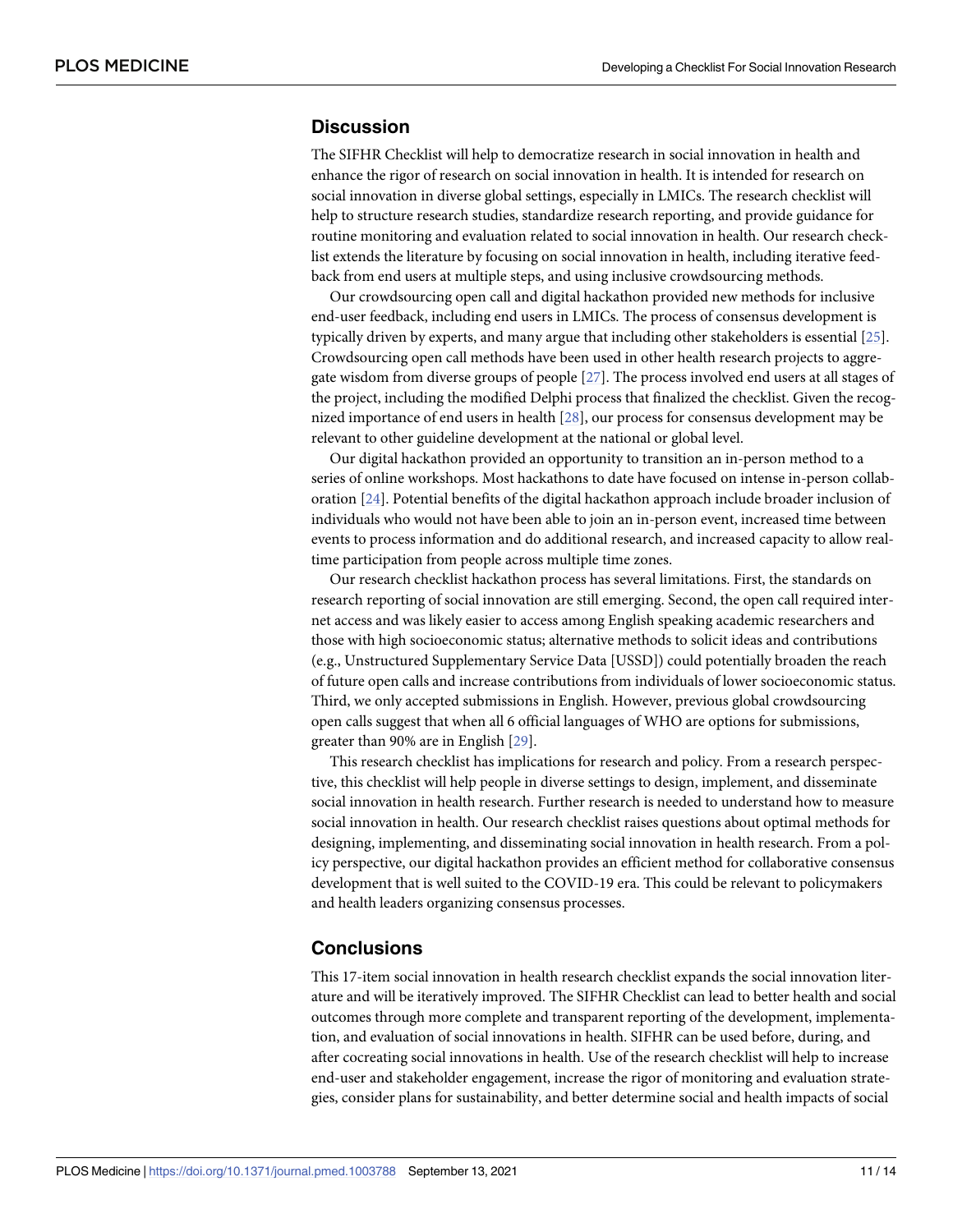<span id="page-11-0"></span>innovation. We hope that researchers, innovators, and partners are able to learn more about the processes and results of social innovation for health research projects from each other and that this will drive improved social and health outcomes.

# **Supporting information**

**S1 [Text](http://journals.plos.org/plosmedicine/article/asset?unique&id=info:doi/10.1371/journal.pmed.1003788.s001). Social Innovation in Health Monitoring and Evaluation open call.** (DOCX)

**S2 [Text](http://journals.plos.org/plosmedicine/article/asset?unique&id=info:doi/10.1371/journal.pmed.1003788.s002). Guideline International Network checklist for guideline development.** (DOCX)

**S3 [Text](http://journals.plos.org/plosmedicine/article/asset?unique&id=info:doi/10.1371/journal.pmed.1003788.s003). Delphi survey instrument.** (DOCX)

**S4 [Text](http://journals.plos.org/plosmedicine/article/asset?unique&id=info:doi/10.1371/journal.pmed.1003788.s004). Feedback obtained from Delphi surveys.** (DOCX)

**S5 [Text](http://journals.plos.org/plosmedicine/article/asset?unique&id=info:doi/10.1371/journal.pmed.1003788.s005). SIFHR Checklist.** SIFHR, Social Innovation For Health Research. (PDF)

#### **Acknowledgments**

We would like to thank all who contributed to the open call and participated in the Delphi surveys. We also thank Larry Han for his helpful feedback on an earlier version of this manuscript.

#### **Disclaimers**

The views expressed in this article are those of the authors and do not reflect the official policy or position of any organizations.

#### License information

Pan American Health Organization (PAHO), Regional Office for the Americas of the World Health Organization. This is an open-access article distributed under the terms of the Creative Commons Attribution IGO License [\(http://creativecommons.org/licenses/by/3.0/igo/](http://creativecommons.org/licenses/by/3.0/igo/legalcode) [legalcode\)](http://creativecommons.org/licenses/by/3.0/igo/legalcode), which permits unrestricted use, distribution, and reproduction in any medium, provided the original work is properly cited. In any reproduction of this article, there should not be any suggestion that PAHO or this article endorse any specific organization or products. The use of the PAHO logo is not permitted. This notice should be preserved along with the article's original URL.

#### **References**

- **[1](#page-1-0).** Halpaap BM, Tucker JD, Mathanga D, Juban N, Awor P, Saravia NG, et al. Social innovation in global health: sparking location action. Lancet Glob Health. 2020; 8(5):e633–e4. [https://doi.org/10.1016/](https://doi.org/10.1016/S2214-109X%2820%2930070-X) [S2214-109X\(20\)30070-X](https://doi.org/10.1016/S2214-109X%2820%2930070-X) PMID: [32353305](http://www.ncbi.nlm.nih.gov/pubmed/32353305)
- **[2](#page-1-0).** Castro-Arroyave D, Monroy MC, Irurita MI. Integrated vector control of Chagas disease in Guatemala: a case of social innovation in health. Infect Dis Poverty. 2020; 9(1):1–9.
- **[3](#page-1-0).** Yang F, Zhang TP, Tang W, Ong JJ, Alexander M, Forastiere L, et al. Pay-it-forward gonorrhoea and chlamydia testing among men who have sex with men in China: a randomised controlled trial. Lancet Infect Dis. 2020; 20(8):976–82. [https://doi.org/10.1016/S1473-3099\(20\)30172-9](https://doi.org/10.1016/S1473-3099%2820%2930172-9) PMID: [32530426](http://www.ncbi.nlm.nih.gov/pubmed/32530426)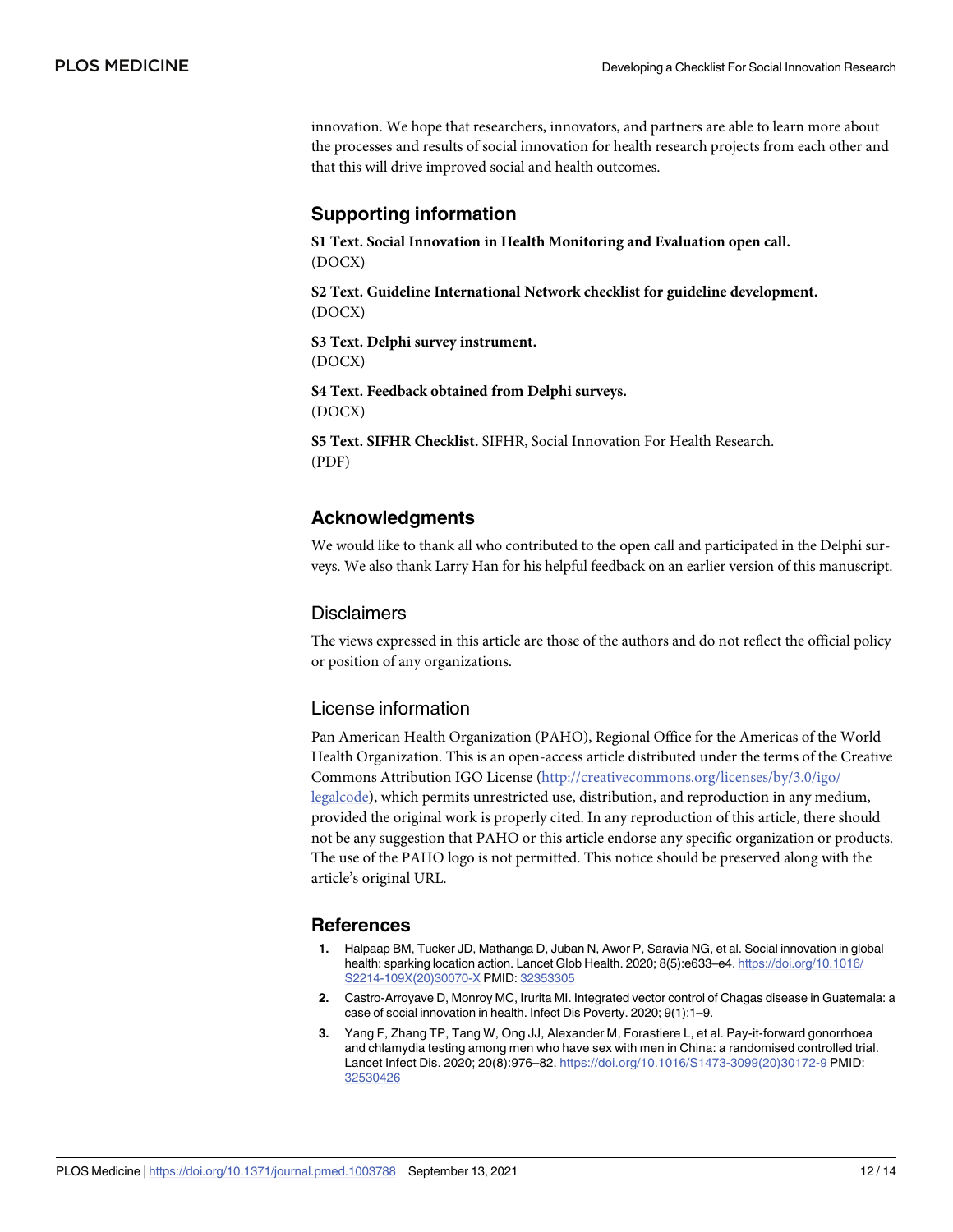- <span id="page-12-0"></span>**[4](#page-1-0).** Mothe J, Vacaflor LE, Castro-Arroyave DM, Cuervo LG, Saravia NG. Exploring social innovation in health in Central America and the Caribbean. Rev Panam Salud Publica. 2020; 44. [https://doi.org/10.](https://doi.org/10.26633/RPSP.2020.77) [26633/RPSP.2020.77](https://doi.org/10.26633/RPSP.2020.77) PMID: [32774348](http://www.ncbi.nlm.nih.gov/pubmed/32774348)
- **[5](#page-1-0).** Altman DG, Simera I. A history of the evolution of guidelines for reporting medical research: the long road to the EQUATOR Network. J R Soc Med. 2016; 109(2):67–77. [https://doi.org/10.1177/](https://doi.org/10.1177/0141076815625599) [0141076815625599](https://doi.org/10.1177/0141076815625599) PMID: [26880653](http://www.ncbi.nlm.nih.gov/pubmed/26880653)
- **6.** Glasziou P, Altman DG, Bossuyt P, Boutron I, Clarke M, Julious S, et al. Reducing waste from incomplete or unusable reports of biomedical research. Lancet. 2014; 383(9913):267–76. [https://doi.org/10.](https://doi.org/10.1016/S0140-6736%2813%2962228-X) [1016/S0140-6736\(13\)62228-X](https://doi.org/10.1016/S0140-6736%2813%2962228-X) PMID: [24411647](http://www.ncbi.nlm.nih.gov/pubmed/24411647)
- **7.** World Health Organization. WHO's Role and Responsibilities in Health Research: Draft WHO Strategy on Research for Health. Sixty-Third World Health Assembly. WHO: 2010.
- **[8](#page-1-0).** Pan American Health Organization. Pan American Health Organization 49th Directing Council 61st Session of the Regional Committee of WHO for the Americas. Washington, DC: 2009. Epub 2020 Dec 11. Available from: <https://iris.paho.org/handle/10665.2/4792>
- **[9](#page-1-0).** Bazzano AN, Yan SD, Martin J, Mulhern E, Brown E, LaFond A, et al. Improving the reporting of health research involving design: a proposed guideline. BMJ Glob Health. 2020; 5(2):e002248. [https://doi.org/](https://doi.org/10.1136/bmjgh-2019-002248) [10.1136/bmjgh-2019-002248](https://doi.org/10.1136/bmjgh-2019-002248) PMID: [32133198](http://www.ncbi.nlm.nih.gov/pubmed/32133198)
- **[10](#page-1-0).** O'Brien BC, Harris IB, Beckman TJ, Reed DA, Cook DA. Standards for reporting qualitative research: a synthesis of recommendations. Acad Med. 2014; 89(9):1245–51. [https://doi.org/10.1097/ACM.](https://doi.org/10.1097/ACM.0000000000000388) [0000000000000388](https://doi.org/10.1097/ACM.0000000000000388) PMID: [24979285](http://www.ncbi.nlm.nih.gov/pubmed/24979285)
- **[11](#page-1-0).** Tong A, Synnot A, Crowe S, Hill S, Matus A, Scholes-Robertson N, et al. Reporting guideline for priority setting of health research (REPRISE). BMC Med Res Methodol. 2019; 19(1):1–11.
- **[12](#page-1-0).** Duncan E, O'Cathain A, Rousseau N, Croot L, Sworn K, Turner KM, et al. Guidance for reporting intervention development studies in health research (GUIDED): an evidence-based consensus study. BMJ Open. 2020; 10(4):e033516. <https://doi.org/10.1136/bmjopen-2019-033516> PMID: [32273313](http://www.ncbi.nlm.nih.gov/pubmed/32273313)
- **[13](#page-1-0).** Hoffmann TC, Glasziou PP, Boutron I, Milne R, Perera R, Moher D, et al. Better reporting of interventions: template for intervention description and replication (TIDieR) checklist and guide. BMJ. 2014; 348. <https://doi.org/10.1136/bmj.g1687> PMID: [24609605](http://www.ncbi.nlm.nih.gov/pubmed/24609605)
- **[14](#page-1-0).** Seale C, Silverman D. Ensuring rigour in qualitative research. Eur J Public Health. 1997; 7(4):379–84.
- **[15](#page-1-0).** Special Programme for Research and Training in Tropical Diseases. Funding agencies explore options to advance social innovation in health. 2017.
- **16.** Special Programme for Research and Training in Tropical Diseases. Workshop Report—Co-creating a Research Guidance for Social Innovation in Health. 2018.
- **17.** Special Programme for Research and Training in Tropical Diseases. Social Innovation in Health Initiative Partner and Stakeholder Workshop. 2019.
- **[18](#page-1-0).** Special Programme for Research and Training in Tropical Diseases. Social Innovation in Health Monitoring and Evaluation Framework. Geneva, Switzerland: 2020.
- **[19](#page-2-0).** TDR/SESH/SIHI. Social innovation in health: monitoring and evaluation framework. 2021. [https://](https://socialinnovationinhealth.org/monitoring-evaluation-framework/) [socialinnovationinhealth.org/monitoring-evaluation-framework/](https://socialinnovationinhealth.org/monitoring-evaluation-framework/)
- **[20](#page-2-0).** TDR/SESH/SIHI. Crowdsourcing in health and health research: a practical guide. World Health Organization: 2018.
- **[21](#page-2-0).** Bao H, Salisbury K, Chi BH, Tucker JD, Tang W. Research Mentorship Crowdsourcing Contest: Toward Global Health Good. Am J Trop Med Hyg. 2020; 103(3):1270–3. <https://doi.org/10.4269/ajtmh.19-0945> PMID: [32700667](http://www.ncbi.nlm.nih.gov/pubmed/32700667)
- **[22](#page-2-0).** Tang W, Wei C, Cao B, Wu D, Li KT, Lu H, et al. Crowdsourcing to expand HIV testing among men who have sex with men in China: a closed cohort stepped wedge cluster randomized controlled trial. PLoS Med. 2018; 15(8):e1002645. <https://doi.org/10.1371/journal.pmed.1002645> PMID: [30153265](http://www.ncbi.nlm.nih.gov/pubmed/30153265)
- **[23](#page-2-0).** Awor P, Nabiryo M, Manderson L. Innovations in maternal and child health: case studies from Uganda. Infect Dis Poverty. 2020; 9(1):1–8.
- **[24](#page-3-0).** Tucker JD, Tang W, Li H, Liu C, Fu R, Tang S, et al. Crowdsourcing designathon: a new model for multisectoral collaboration. BMJ Innov. 2018; 4(2).
- [25](#page-4-0). Qaseem A, Forland F, Macbeth F, Ollenschläger G, Phillips S, van der Wees P. Guidelines International Network: toward international standards for clinical practice guidelines. Ann Intern Med. 2012; 156 (7):525–31. <https://doi.org/10.7326/0003-4819-156-7-201204030-00009> PMID: [22473437](http://www.ncbi.nlm.nih.gov/pubmed/22473437)
- **[26](#page-4-0).** Schünemann HJ, Wiercioch W, Etxeandia I, Falavigna M, Santesso N, Mustafa R, et al. Guidelines 2.0: systematic development of a comprehensive checklist for a successful guideline enterprise. CMAJ. 2014; 186(3):E123–E42. <https://doi.org/10.1503/cmaj.131237> PMID: [24344144](http://www.ncbi.nlm.nih.gov/pubmed/24344144)
- **[27](#page-10-0).** Thangaratinam S, Redman C. The Delphi technique. Obstet Gynaecol. 2005; 7:120–5.